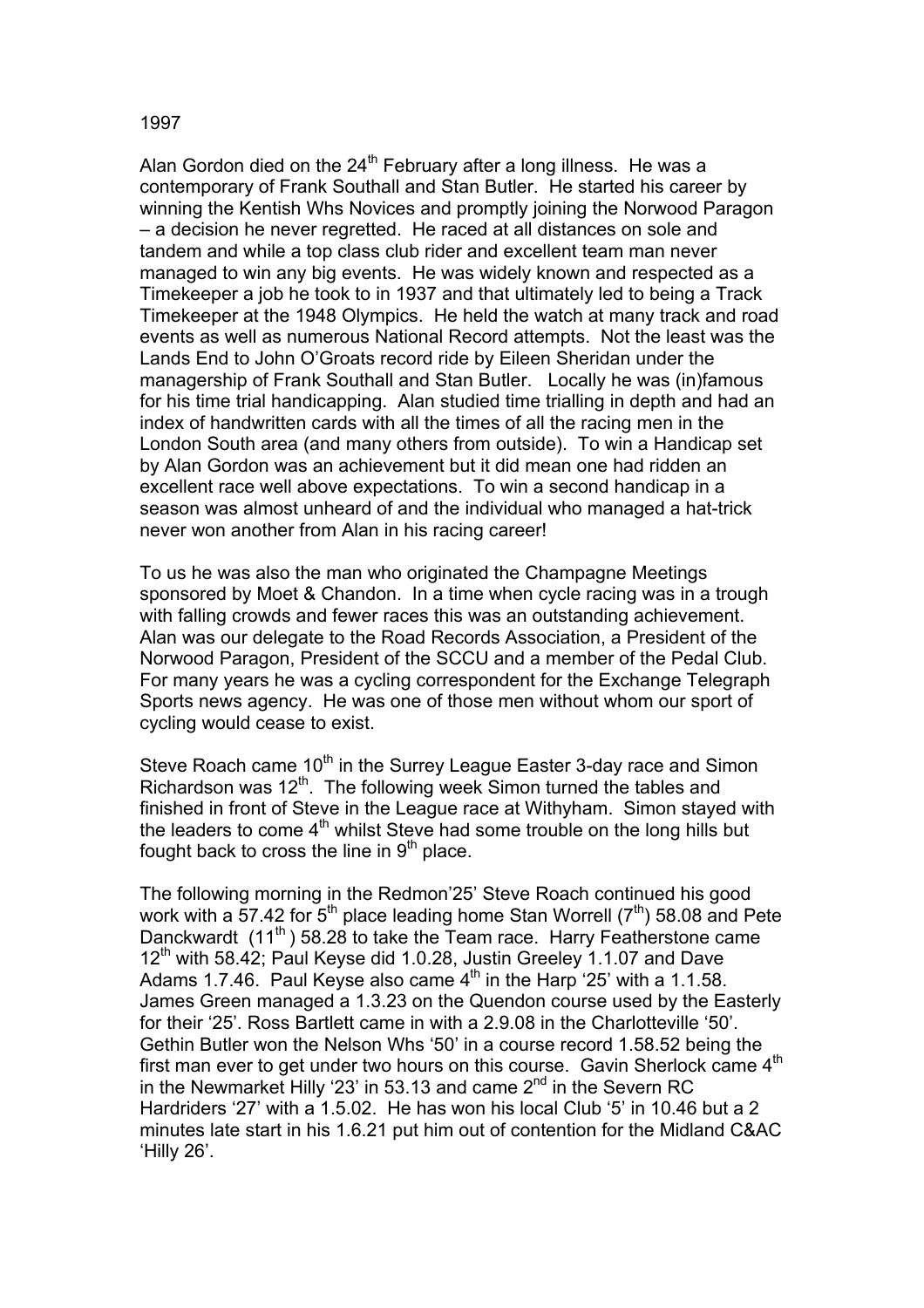Dillon Adams came 3<sup>rd</sup> in the Surrey League race on the Norwood Hill circuit. He chased two breakaways with two others riders but although he failed to catch the leaders had enough in hand at the Finish to take the sprint. The rest of the Paragon had an easy time in the bunch and finished in the middle and unplaced. They were Simon Richardson, Jon Jennings, Ross Bart;lett, Kelvin Morrison and Steve Watkins. Harry Featherstone won the Asge Standard in the Bournemouth Jubilee '10' with his 22.25.

The second Team race in two weeks came our way in the East Grinstead Tri Club '25'. Stan Worrell led in the team with a 58.03 for  $6<sup>th</sup>$  place, Harry Featherstone was  $9<sup>th</sup>$  in 59.31 (and the Age Standard award) then Pete Danckwardt came in with a 1.0.43 to clinch the Team. Justin Greeley with a 1.0.01 and Ross Bartlett 1.4.25 completed the Paragon contingent.

A cold northerly wind slowed the riders in the SCCU '25' on the 20<sup>th</sup> April. This did not stop Steve Roach from a fine  $5<sup>th</sup>$  place with 59.38. The others were Stan Worrell 1.1.21, Justin Greeley 1.1.36 (15 seconds late start), Pete Danckwardt 1.1.42, Ross Bartlett 1.3.19, Nigel Everett 1.4.46, Dillon Adams 1.5.23 and Steve Watkins 1.8.23. After this Steve Roach went down to Goodwood where he broke away with one companion in the  $3<sup>rd</sup>$  Category 55 miles race. He failed to beat his opponent and had to be content with  $2<sup>nd</sup>$ place. Simon Richardson came in at the front of the bunch for  $4<sup>th</sup>$  place whilst Jon Jennings, Allison Butler and Kelvin Morrison were close up but unplaced.

Saturday 27<sup>th</sup> April and 0n a cold and misty morning Justin Greeley recorded a 22.00 in the Sydenham Whs '10' whilst Pete Danckwardt was a mite slower on 22.58. In the afternoon Dillon Adams was our best man in the Epsom '10' with 23.37 leading home Pete Danckwardt 24.30 and Ross Bartlett 25.06 but they missed the Team award by just 10 seconds. Harry Featherstone attempted to ride the VTTA (Home Counties) '25' on the A1. Pouring rain and a diesel spillage meant they organisers had and did find an alternative course. Then misleading instructions as to whether the race was to start on time or later some riders were packing their bikes away whilst others were getting theirs prepared. Eventually all worked out even though Harry reached the Start timekeeper with only seconds to spare. He took 57.37 for the 25 miles.

Paul Keyse rode the Shaftesbury Middlemarkers '25' and collected 2<sup>nd</sup> place prize with a 59.25. With exactly the same time Steven Roach finished the Maldon & District '25' as part of the Sporting Courses series to take the Handicap prize in his section. Ross Bartlett took 1.2.09 and took the 2<sup>nd</sup> handicap award in his particular section. Dillon Adams enlivened the Surrey League race at Barcombe breaking away with one other rider. They held their advantage to the line but Dillon was beaten in the sprint. Dillon's  $2^{nd}$  spot led in Jon Jennings in  $9<sup>th</sup>$  place, Steve Watkins 15<sup>th</sup> and Ray Puttick 26<sup>th</sup>. Allison Butler rode the 4<sup>th</sup> category and Ladies race at Lyne over 42 miles. After some spirited riding Allison came  $5<sup>th</sup>$  in the final sprint and was  $1<sup>st</sup>$  lady.

Harry Featherstone took 2<sup>nd</sup> place on scratch time and won the Age Standard award in the VTTA '10' on the  $3<sup>rd</sup>$  May with a 23.08. He then went to Marlow for the Hillingdon '25' where he was one of only four riders with times under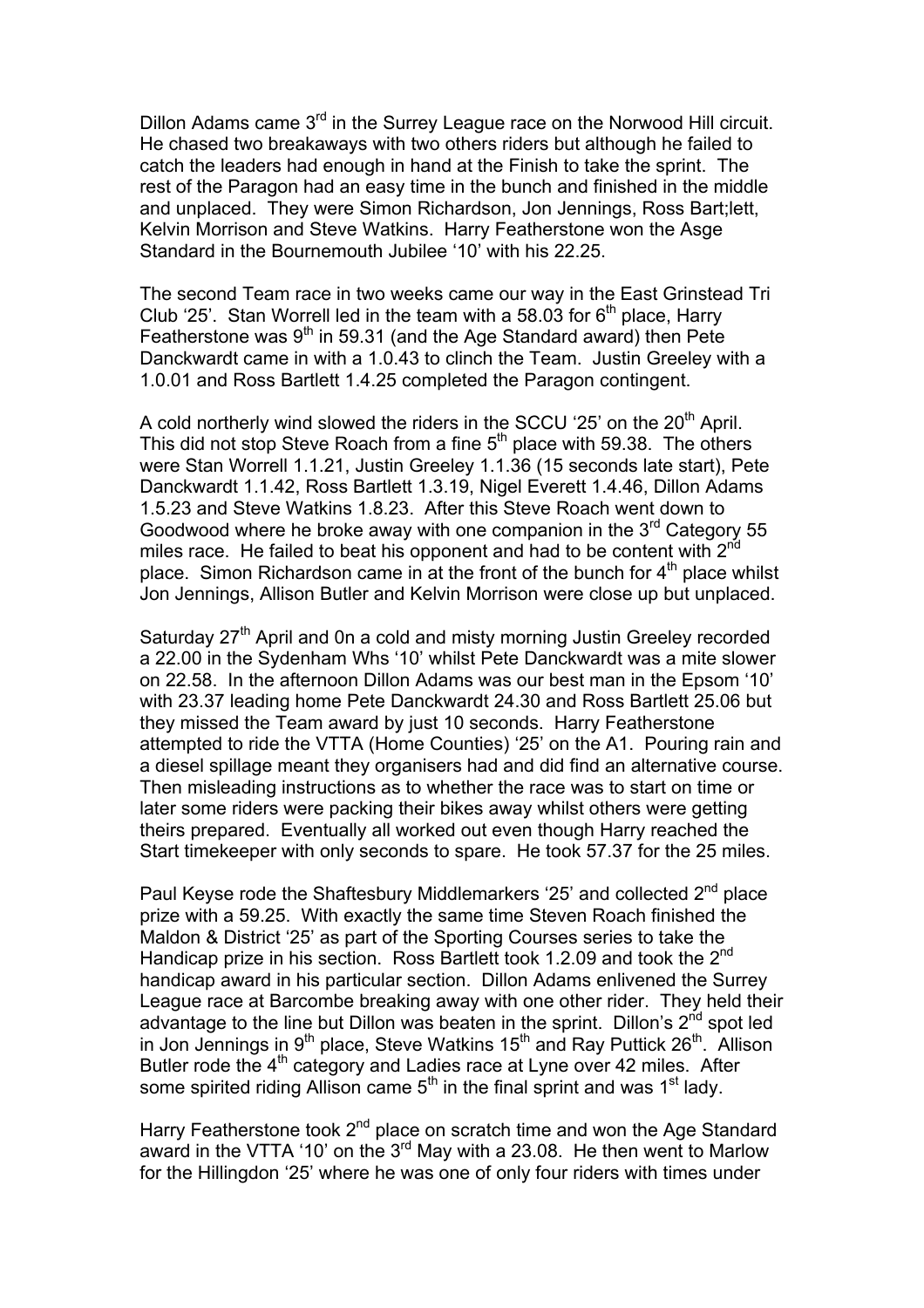the hour due to the inclement weather. His 59.00 took  $2^{nd}$  place and  $1^{st}$  on Age Standard. Pete Danckwardt came 3<sup>rd</sup> in the Hampshire RC '10' with a 21.57 on the Fontwell course. Justin Greeley came  $7<sup>th</sup>$  in the Cleveland Whs '10' with a 22.54 in spite of torrential rain and strong headwinds for the first 5 miles. He had another  $7<sup>th</sup>$  place in identical conditions in the Weardale Hilly '16.5' finishing in 40.37.

In the Surrey League "World Championship" Handicap on the Henfold Hill circuit Ray Puttick was our best finisher with a 12<sup>th</sup> place in front of Paul Green (17<sup>th</sup>) Aliison Butler (22<sup>nd</sup> and 1<sup>st</sup> lady), Marcus Brueton (23<sup>rd</sup> in his first road race), Ross Barlett  $42<sup>nd</sup>$ , Jon Jennings  $51<sup>st</sup>$ , Dillon Adams  $60<sup>th</sup>$  and Steve Roach 66<sup>th</sup>. IN the Universities Championship 25 miles time trial Justin Greeley set a personal best of 56.09 but we do not have a record of his placing. Harry Featherstone came  $2^{nd}$  in the VTTA (Wessex) '25' with a 1.1.34. Dillon Adams came  $3<sup>rd</sup>$  in the Morden '10' in 23.39 whilst Ross Barlett was also in the top 10 with his 24.29. In the Addiscombe '25' Stan Worrell was our fastest man in 58.59. Pete Danckwardt came next, 59.07, and then Harry Featherstone 1.0.32 (to take the veterans award) and Ross Bartlett 1.1.23.

The first evening '10' of the season on the 13<sup>th</sup> May had only two riders with Pete Danckwardt stopping the watch on 22.58 whilst Jon McKaig, after a two year lay-off, came in with a 25.53. On the Saturday Jon improved this time to 25.22 in the London Fire Brigade '10'. Harry Featherstone took another pair of veteran's awards (scratch and age) with his 21.43 in the Andover '10'. Justin Greeley was  $6<sup>th</sup>$  in the Northumberland & Durham CA '10' with a 22.40.

Yet another pair of award went Harry Featherstone's way by way of his 56.31 in the High Wycombe '25'. Justin Greeley took on the Tyneside Vagabonds mountain time trial over 44 miles in the Elsdon area. In spite of poor visibility and wet roads he came  $6<sup>th</sup>$  with a 2.11.05. Five more Paragons took on the Redmon Hilly '73'. Steve Roach was in the top 10 with his 3.12.06 followed by Dillon Adams 3.34.19, Jon Jennings 3.36.21, Nigel Everett 3.39.46 and Ross Bartlett 3.40.12. Stan Worrell came  $5<sup>th</sup>$  in the Rother Valley '25' with a 1.0.27 in spite of having course changed at the last moment to a two lap circuit event. Allison Butler won the Surrey League ladies race at Lyne over 36 miles. At South Nutfield for the Surrey League Handicap our riders were placed 11<sup>th</sup> Jon Jennings, 14<sup>th</sup> Steve Roach, 15<sup>th</sup> Marcus Brueton, 17<sup>th</sup> Kelvin Morrison and 19<sup>th</sup> Dillon Adams. Allison Butler was 1<sup>st</sup> lady on 26<sup>th</sup> place, Steve Watkins came  $28<sup>th</sup>$ , new member Tim Bartell was  $41<sup>st</sup>$  and Ross Bartlett  $47^{\text{th}}$ .

The Frank Southall '50' was run on the  $26<sup>th</sup>$  May over 2 laps of the Crawley 25 miles course. On a cool day with a rising wind it was not an easy day for time trialling. Les Palmer (Leo) made light of the conditions to win in 1.55.43 from Kevan James (Sydenham) 1.58.18 and Steve Willis (Eastbourne Rovers) 1.58.37. Of Paragon riders Pete Danckwardt was our best man in  $8<sup>th</sup>$  place with 2.2.32, Dillon Adams was  $9<sup>th</sup>$  and Group prizewinner with a 2.2.47, Justin Greeley  $10^{th}$  in 2.2.55, James Green 2.7.07, Ross Bartlett 2.10.18, Paul Keyse 2.14.33 and Roger Amer 2.35.03. With the benefit of riders in  $8^{th}$ ,  $9^{th}$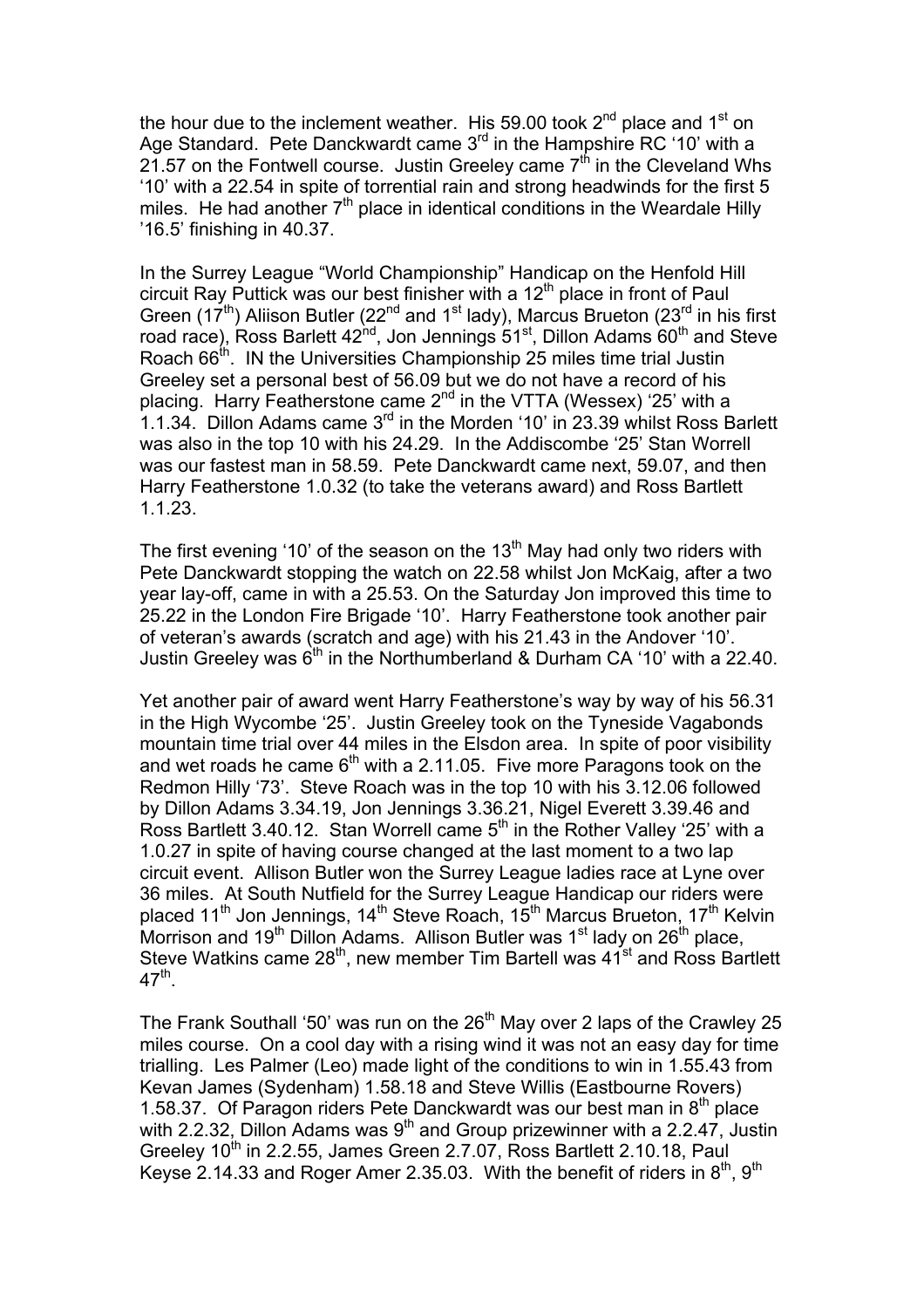and 10<sup>th</sup> places the Paragon took the John Cater Team Shield. Harry Featherstone (who had won the Age Standard award in the Middlesex '10' on the Saturday with a 23.21) decided not to start the '50'. On his arrival at the Start he found he had stripped part of the tread from his rear tyre and had no time to effect any replacement.

Over the weekend of the  $31^{st}$  May/1<sup>st</sup> June the wind played havoc with those who had BBAR aspirations. Justin Greeley managed a 58.09 in the Hull City RC '25' that earned him11th place and Ross Barlett came  $4<sup>th</sup>$  in the Post Office Divisional Championships with a 1.1.02.

In the evening '10' on the  $3<sup>rd</sup>$  June Stan Worrell all but caught his minute man Pete Danckwardt with a 23.31 to Pete's 24.20. Steve Roach was  $7<sup>th</sup>$  in the Surrey League Handicap on the Norwood Hill Circuit; Ray Puttick was 13<sup>th</sup>, Jon Jennings 15<sup>th</sup>, Allison Butler 17<sup>th</sup> and 1<sup>st</sup> lady and Geoff Duck finished his first race of the year in 51<sup>st</sup> position. Justin Greeley came  $2^{nd}$  in the Middridge '30' with a 1.10.10.

Harry Featherstone went to the Oxford City '50' and while pleased with his 1.59.46 in the prevailing conditions was a little put out to lose the veteran's Age Standard award by 2 seconds! Justin Greeley came  $7<sup>th</sup>$  in the Tyne RC '25' with a 59.47. Nearer home Pete Danckwardt was our best finisher in the South Eastern '25' with a 1.0.11. The Surrey Divisional Road Race Championships had a hard fight with the wind that was not helped by being ridden on the hilly Cutmill circuit. Steve Roach was our best finisher in  $13<sup>th</sup>$ place and Kelvin Morrison came 21<sup>st</sup>.

Stan Worrell made fastest time in the Evening '10' beating Gary Adcock. Gary has been about the world for a year or so and was pleased with his 24.32 as it included time off the machine replacing a derailed chain. Steve Roach was our best rider in the Surrey League Handicap after starting from the scratch group some 9 minutes behind the leaders. Steve was  $13<sup>th</sup>$ , Kelvin Morrison 19<sup>th</sup>, Simon Richardson 35<sup>th</sup>, F Glazebrook 37<sup>th</sup> and Tim Bartell 44<sup>th</sup>.

Coming south Justin Greeley entered the Salisbury '10' and found himself starting one minute in front of Sean Yates. He held the great man off for 5 miles but could not hold him on the return. Yates finished in 19.15 to win whilst Justin had the pleasure of a personal best of 21.11. Harry Featherstone won the veterans Age Standard award in this event with a 22.02.

The SCCU held their '50' on the  $8<sup>th</sup>$  June. Pete Danckwardt asked for an early start and clocked a 1.56.55 that was the fastest of the morning for over an hour before being pushed back to  $7<sup>th</sup>$  place at the end of the day. Stan Worrell came in with 2.0.42 for 11<sup>th</sup>. Justin Greeley was feeling the effects of his hardwork the previous evening coming in with a 2.2.37. In the Becontree Whs '25' Harry Featherstone reached the 15 miles mark in 31 minutes but the headwind return took him 25 minutes. Even so a 56.02 was not a bad ride on the day. Tim Bartell rode the Unity Middlemarkers '25' recording a personal best of 58.25.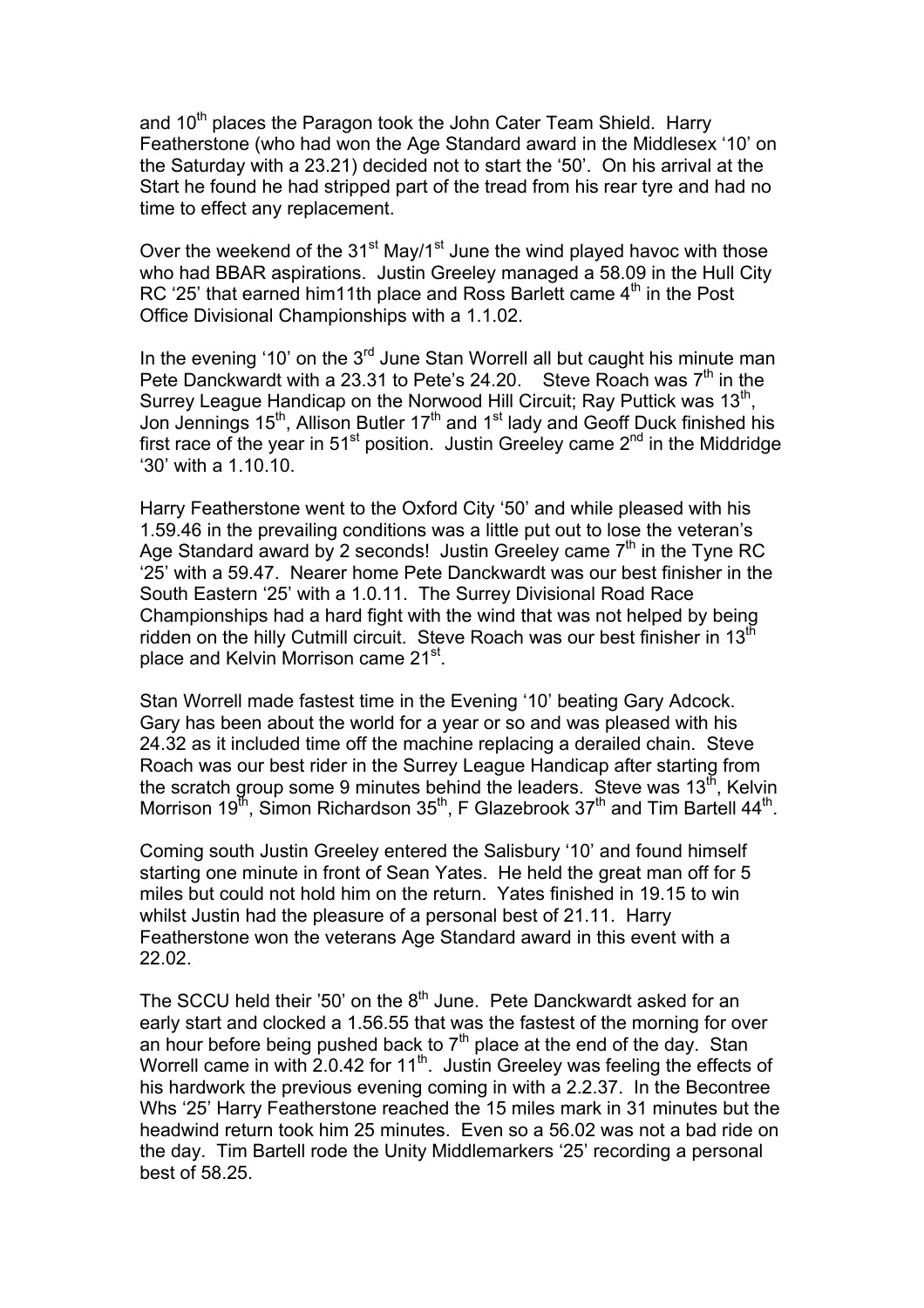Gary Adcock showed he was returning to form by making fastest time in the evening '10' with a 23.46 in front of Tim Bartell's 24.01 and Pete Danckwardt's 25.19. Harry Featherstone was fastest on Age Standard in the Thanet '10' with a 22.38.

Stan Worrell finished  $6<sup>th</sup>$  in the Surrey RCC '25' in 58.43. He was rather annoyed having to start as No.22 instead of his usual seeded '0'. It certainly got him worked up as he wreaked his revenge by catching his 2-minute man! Jon McKaig managed a 3.30 late start so was reasonably pleased with a 1.9.46. Harry Featherstone rode the East Sussex '50' collecting fastest veteran on Age Standard and the VTTA (Surrey/Sussex) prize with his 2.2.44. Gethin Butler won the Elmet '50' in 1.44.19 taking 5.07 out of the 2<sup>nd</sup> placed man.

The evening '10' went to Stan Worrell with a 22.40, Gary Adcock came in with 23.50 and Brian Dalton 33.15 after some delays with various mechanical problems. In the CDCA '10 on Saturday morning Steve Roach was our fastest rider in 22.16 followed by Dillon Adams 22.38, Ross Bartlett 23.17 and Tim Bartell 24.01.

This year the RTTC National 50 miles Championship was held on the Crawley course. Originally the Paragon had been asked to promote the race but due to interference by the London South Committee especially over our ideas for a truly Championship style course we withdrew. Our Committee consensus was that as the Paragon has been promoting 50-mile time trials for 50 years and attending as riders and helpers in countless National Championships it was reasonable to assume that we knew something about the problems. In the end we said to the London South – if you want to promote the Championship then you as a Committee can do it yourselves leave us out of the equation.

It was a pity really as Gethin Butler came down from Preston to take the silver medal with a 1.45.52 behind Sean Yates who took 1.43.33 for the distance. Justin Greeley revelled in the tough conditions with a personal best of 1.55.52 that left him on top of the leader board before the fancied riders started to finish. We had no third man. None of our other racing men wanted to face the timekeeper and back Gethin and Justin when a Team medal could have been ours for the asking. On this day Steve Roach did a 2.3.26 in the Maldon '50' and Ross Bartlett a 2.11.30.

The evening '10' had six takers with Stan Worrell returning with the fastest time of 22.44 whilst Gary Adcock and Pete Danckwardt tied on 23.21.

After his personal best in the National '50' Justin Greeley achieved another in the Feltham '25' at Marlow with a 55.12 for  $6<sup>th</sup>$  place. Stan Worrell clocked a 55.50 in the Becontree '25'. Harry Featherstone came  $6<sup>th</sup>$  in the Whitewebbs '25' on the A1. The next morning he was riding the VTTA (Surrey/Sussex) '25' and took the Age Standard with a 59.35. Jon McKaig recorded a 1.5.13 and Roger Amer a 1.8.46. In the Surrey League race on the Henfold Hill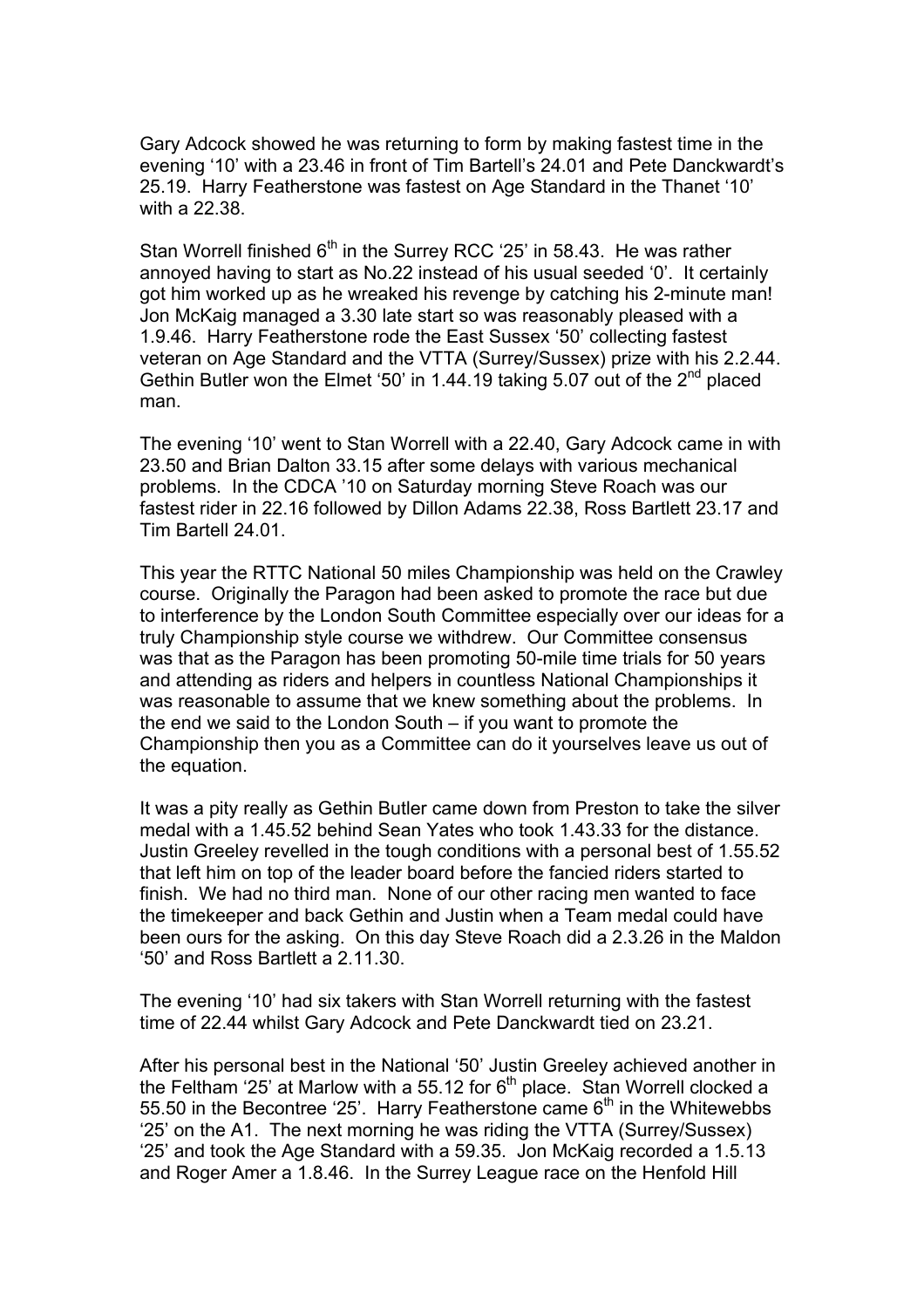circuit Paul Greenn and Ray Puttick were equal 9<sup>th</sup> whilst Jon Jennings, Simon Richardson and Steve Watkins were unplaced in the bunch. Gethin Butler won the Pennine '50' with a course record 1.45.30.

The following day Paul Green scored in the Monday Competition at Herne Hill with a  $2^{nd}$  in the 'B' Devil and  $3^{rd}$  in the 'B' Points race.

Pete Danckwardt finished the Bec '10' on a 22.13 and the next day he recorded a season's best of 55.14 in the Oxford City '25'. Gethin put the final touches to his preparation for the National 24-hour Championship with a win in the Shropshire CRA '100'. His time of 3.53.58 was done on the same roads as the 24-hour will use. . Harry Featherstone was in the top 10 of the Norland '100' with a 4.11.30 ride.

The evening '10' went to Pete Danckwardt with a 22.59. Stan Worrell was 2<sup>nd</sup> in 23.44 and Gary Adcock 3<sup>rd</sup> in 23.56.

On the  $20^{th}$  July Gethin Butler came  $3^{rd}$  in the RTTC National, 100 miles Championship. Kevin Dawson won in 3.29.03 and Sean Yates came 2<sup>nd</sup> in 3.30.49. Gethin did 3.35.09 that included riding some 7 miles before getting a spare wheel after a puncture. Harry Featherstone came  $5<sup>th</sup>$  in the North Bucks '50' in 1.56.45 and, by way of a change (!) took the veteran's Age Standard award.

In the South Eastern "Lew Smith" '10' Harry Featherstone came  $5<sup>th</sup>$  with 22.33 and won the Age Standard award. Pete Danckwardt was our fastest man in the De Laune '25' with 57.12. Stan Worrell came next in 58.13, Paul Keyse 1.3.09. Justin Greeley punctured after 5 miles. Pete Danckwardt finished 7<sup>th</sup> in the Bognor Regis '10 in 21.58.

The evening '10' went to Pete Danckwardt with 22.21 from Stan Worrell 22.53 and Gary Adcock 23.29. In the Thursday League Handicap Kelvin Morrison was 13<sup>th</sup> and Simon Richardson 19<sup>th</sup>.

A Club Record that had stood for 50 years was broken in the RTTC National 24-hour Championship run over the week-end of the  $27<sup>th</sup>/28<sup>th</sup>$  July. Gethin Butler tried to do the impossible by riding the event on low profile machines eventually finishing in  $3<sup>rd</sup>$  place with 472.545 miles. Backing him on this trip was Steve Roach (whose longest race before this was a 100 miles time trial in 1995), Ross Bartlett and Jon Jennings. All three finished in various states of disrepair. Steve covered 403.711 miles with leg problems that put him out of action for many weeks afterwards. Ross Bartlett did 390.527 miles and Jon Jennings 368.463 miles on extremely limited training. To round off a hard and tiring weekend it was with some elation that we learnt that we had won the Team Championship. Not only that but with 1266.783 miles it beat our old record by some 83 miles!

The rest of the Club had to get on with racing on their own that weekend. So much so that Justin Greeley had to take all his food and drink with him for his first attempt at 100 miles in the SCCU event. It says much for his mental and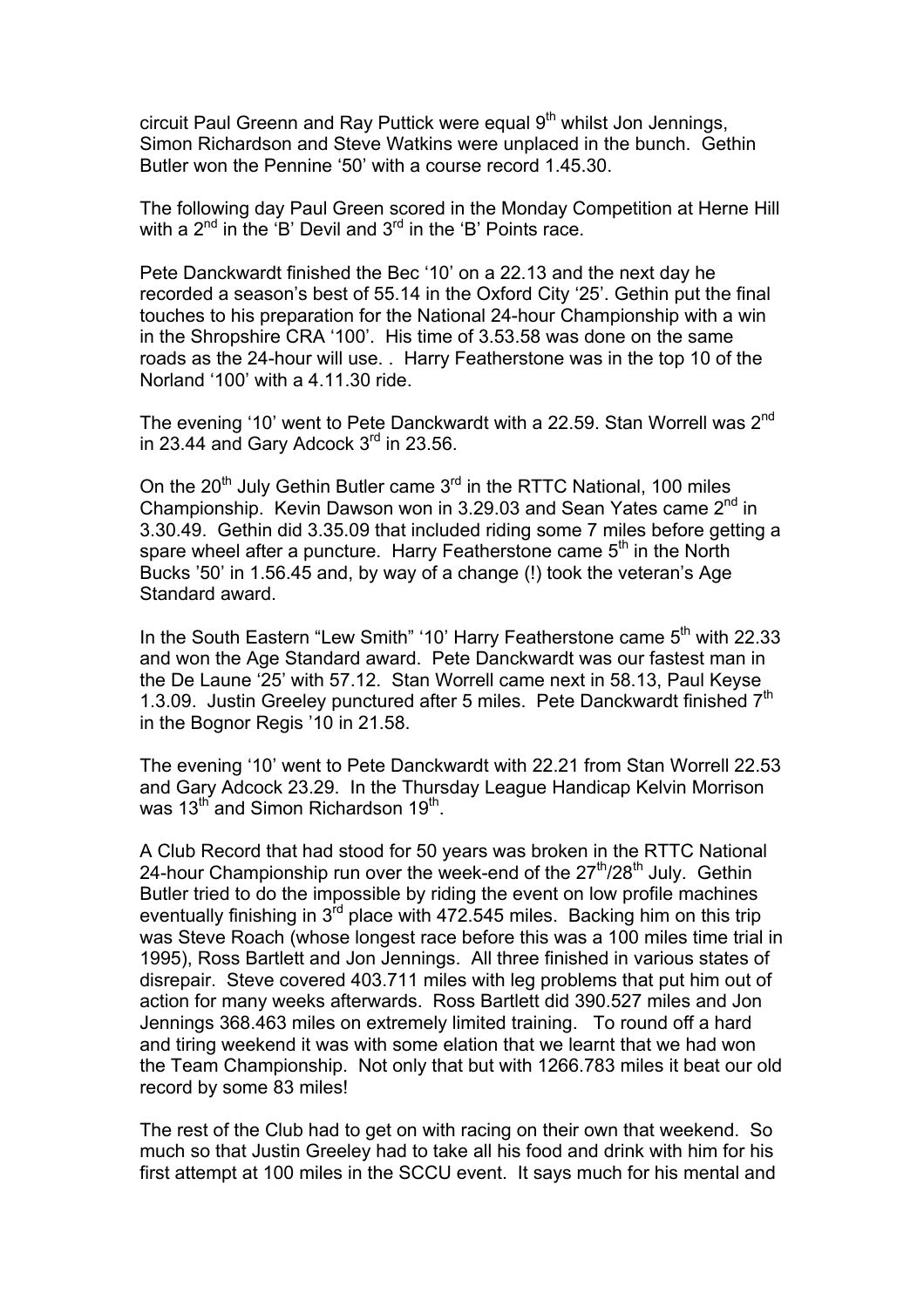physical fitness that he completed the distance in 4.22.32 for  $6<sup>th</sup>$  place. Harry Featherstone went off to Oxford for the Belle Vue '50' finishing with a 1.55. Simon Richardson won the Surrey League race at Kirdford time trialling to a lone victory after 63 miles of racing and earning enough points to be upgraded to  $2^{nd}$  category. Kelvin Morrison finished in  $17<sup>th</sup>$  place.

Showing that the 100 miles at the week-end affected him not a jot Justin Greeley produced the best ride on the night to win the evening '10' by just 1 second from Pete Danckwardt 22.27 to 22.28. Stan Worrell came 3<sup>rd</sup> in 23.14. Simon Richardson came  $3<sup>rd</sup>$  in the bunch sprint at the end of the League Handicap race on the Newchapel circuit. Justin Greeley also rode to finish in  $13<sup>th</sup>$  place.

The Addiscombe promoted their JB Smith Memorial road race on the Bletchingley circuit and Simon Richardson showed he was worthy of his upgrading by finishing  $8<sup>th</sup>$  in this very hard prestigious event. Kelvin Morrison and Paul Green lost contact with the front group but were not disgraced with their 15<sup>th</sup> and 18<sup>th</sup> places. Justin Greeley finished  $6<sup>th</sup>$  in the Brighton Excelsior '25' with a 57.47. Pete Danckwardt went down to Hampshire for the Hampshire RC '30' and came  $6<sup>th</sup>$  in 1.8.49. Harry Featherstone took another Age Standard award in the Clarence Whs '25' with a 54.43. Stan Wqorrell also rode finishing with a 54.36 but both men were well down the finishing order.

Oliver Penny riding in Norwood Paragon colours rather than his normal Swiss Club kit came  $8<sup>th</sup>$  in the National Road Race Championship in Wales.

Stan Worrell won the evening '10' in 23.08 from Tim Bartell 24.05 and Jon Mckaig 25.16.

Ross Bartlett was still feeling the effects of his 24 hours of racing in the Hainault '25' finishing in 1.2.40. Justin Greeley and Harry Featherstone went up the A1 for the Letchworth Velo '25' but had to ride the 'Wrong' way. South instead of north as there were road works on the fast course. Nevertheless Justin came in with 55.41 and Harry 57.15. Down south of the river Pete Danckwardt finished the 29<sup>th</sup> Whs event in 56.45 and Dave Adams came home with a 1.3.05. Over on the Kirdford circuit in the League race for Elite,  $1<sup>st</sup>$  and  $2<sup>nd</sup>$  category riders the racing was rather fierce. The 75 miles were ridden as if it were a 30 miles handicap. Eventually the front group was whittled down to seven riders with Simon Richardson being the only 2<sup>nd</sup> category rider left. Not surprisingly he crossed the line in  $7<sup>th</sup>$  place. Kelvin Morrison hung onto the remnants of the bunch to be placed 16<sup>th</sup>.

Justin Greely produced the fastest time in the evening '10' with 21.23 from Pete Danckwardt 21.37, Stan Worrell 21.46, and a personal best of 22.47 from Gary Adcock.

Pete Danckwardt broke the Club 30 miles Record on the  $17<sup>th</sup>$  August with a 1.5.52 ride in the Leo event near Chelmsford to take 27 seconds from the old record. Such was the speed of the morning this only gave him  $11<sup>th</sup>$  place.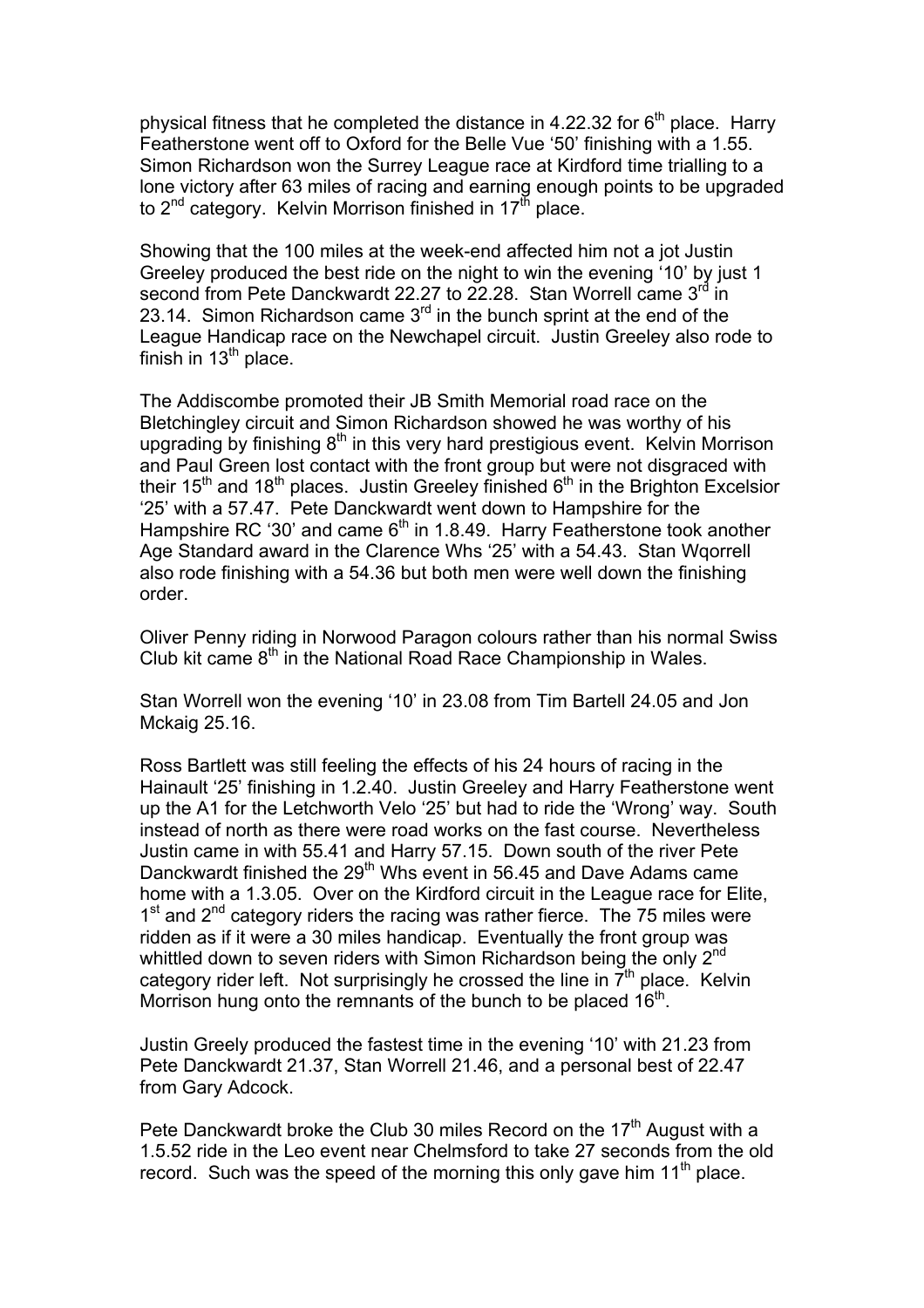Down in Sussex for the Eastbourne Rovers '25' near Maresfield Stan Worrell took  $7<sup>th</sup>$  place with 58.15, Steve Watkins clocked a 59.46 and Ross Bartlett a 1.0.48. Harry Featherstone took in the Middlesex RC '50' at Didcot but was a little disappointed with 'only' a 1.55.39. Gethin Butler won the RTTC National 12 hours Championship covering 286.230 miles in the time.

With the shortening nights Monday Competition came to a close at Herne Hill. In the finals series of events Paul Green came  $2<sup>nd</sup>$  in the 'Devil' and had a  $3<sup>rd</sup>$ in the Hare and Hounds and another  $3<sup>rd</sup>$  in the 20kms scratch race. Overall Paul was our best finisher with 41 points. Bob Patton scored 38 and Kelvin Morrison 34

Our team of Justin Greeley, Jon Jennings and Simon Richardson successfully finished the Surrey League Revolutions 5-day noted as the longest and hardest stage race on the BCF Calendar. Justin Greeley had the best performance when he came  $4<sup>th</sup>$  in the 1 lap time trial at Goodwood Motor Circuit. Simon Richardson came 19<sup>th</sup> overall and was the best placed 2<sup>nd</sup> category rider. Justin Greeley was 33<sup>rd</sup> and Jon Jennings 36<sup>th</sup>.

The last evening '10' saw Pete Danckwardt et al in flying form. Pete won with a 21.49, Stan Worrell did 22.38 and Justin Greeley came  $3<sup>rd</sup>$  in 22.52. Even the slowest of the six riders, Jon McKaig, put up a personal best of 24.04. The evening '10' points competition was, therefore, won by Stan Worrell with 101 points to Pete Danckwardt's 99.5.

As usual on Bank Holiday weekend the sun beat a hasty retreat and the wind and rain came out to play. All thoughts of ultra fast times were put into abeyance. Harry Featherstone and Justin Greeley went to Didcot for the South West London Combine '50' and they struggled hard for their 2.2.00 and 1.59.44 respectively. Gethin Butler won the Ellesmere Port '25' with a 52.31 and a 2 minutes beating of his nearest rival.

On the Monday a trio of Paragon riders went across the river for the Essex Roads '25'. Beforehand they were bemoaning their early start numbers but after Pete Danckwardt had finished in 53.54, Justin Greeley had put up a personal best of 54.25 and Stan Worrell had clocked a 54.53 the heavens opened. All the later starters had to fight the rising wind that came with the heavy rain whilst our lads were home and dry!

Saturday  $31<sup>st</sup>$  August and Justin Greeley came  $7<sup>th</sup>$  in the Rodney '10' with a 21.38. Pete Danckwardt did 22.30 and Ross Bartlett 23.35.

On the Sunday Justin came  $4<sup>th</sup>$  in the Bec '25' with 57.12, Pete Danckwardt covered the distance in 58.37 and Stan Worrell clocked 1.0.13 to ensure we had the Team prize. Gary Adcock came in with a 1.0.40, Dave Adams a 1.1.55 and Ross Bartlett 1.2.28.

Stan Worrell and Pete Danckwardt rode the ECCA Scratch Championship '25' finishing with 55.57 and 56.07 respectively. In the Surrey League  $3<sup>rd</sup>$  category event at Rusper Steve Watkins took off after two riders who had escaped from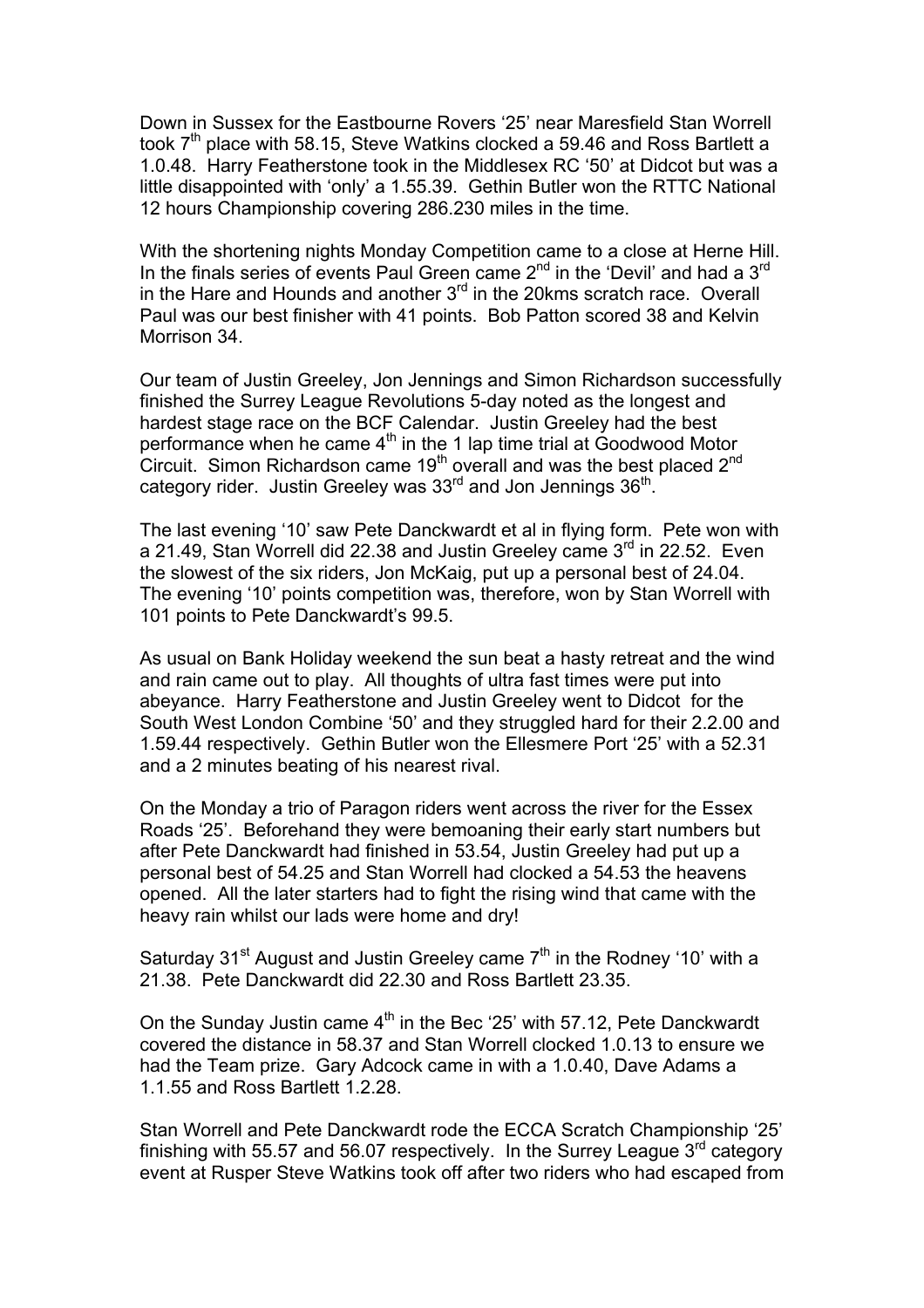the bunch and while he failed to catch them he held of the field to take 3<sup>rd</sup> place 11 seconds down on the winner. Jon Jennings took  $7<sup>th</sup>$  and Kelvin Morrison 12<sup>th</sup>. Justin Greeley rode the Poole 12-hour event and in his first attempt at the distance covered 248.663 miles. He rode extremely steadily and intelligently to finish  $11<sup>th</sup>$ .

Gethin Butler came south to ride the Les Ingman 88 miles road race on the Bletchingley circuit. On this demanding course Gethin broke away with four other riders eventually finishing in 4<sup>th</sup> place. Simon Richardson also finished but we are unaware of his position. Justin Greeley showed no signs of wear and tear after his 12-hour ride as he put up a personal best of 4.9.23 in the North Mids & Herts '100' based on a course on the A1 at Tempsford. Stan Worrel came  $8<sup>th</sup>$  in the ECCA '35' with a 55.07 whilst Pete Danckwardt was one place behind with his 55.21.

In the Crawley Whs '10' Pete Danckwardt won with a 22.38. Justin Greeley took 24.09 but had a 2.09 late start!

The Open '25' for the Robin Buchan Salver on the 22<sup>nd</sup> September proved to be a win for Phil Watkins (Wedmbley) in 54.44. Justin Greeley came  $2^{nd}$  in 55.51 and Mike Porter was  $3^{rd}$  with a 57.04. The Team race went to the Paragon as backing Justin were Steve Watkins with 57.41 and Pete Danckwardt 59.09. Also riding, as this was the Mayne Cup '25' as well, were Tim Bartell 1.0.06, Gary Adcock 1.1.10, Ross Bartlett 1.2.05, Dave Adams 1.3.28, Paul Green, in his first time trial, 1.4.18 and Jon McKaig 1.4.31. The Mayne Cup and Man of the Day award went to Steve Watkins. His 57.41 was subject to 5.30 deduction giving him a nett 52.11. In  $2^{nd}$  place was Paul Green (54.18) and Jon McKaig (54.31) came 3rd. In the Redbridge '25' Stan Worrell finished in 55.07 and Harry Featherstone took 55.30.

In the Surrey League Championship road race for  $3<sup>rd</sup>$  category riders at Hellingley Justin Lomas went clear on his own gaining a maximum lead of 1.10 but he was gradually reeled in being caught with 11 miles to go. Kelvin Morrison finished  $20^{th}$ , Justin came  $25^{th}$  and Ray Puttick was  $46^{th}$ . In the 77 miles race for 1<sup>st</sup>, 2<sup>nd</sup> and 3<sup>rd</sup> category riders Simon Richardson was making his last appearance before returning to Bangor University. Unfortunately he missed the 7-man break but came  $2^{nd}$  in the bunch sprint to take  $9^{th}$  place.

Justin Greeley had mixed luck when he entered the London St Christopher's '10'. His entry went astray arriving too late but the organisers put him on the reserve list. Fortunately someone failed to turn up so Justin got his ride. He covered the 10 miles in 20.51 but would have been even faster if he had not punctured with half a mile to go!

In the Surrey League road race Steve Watkins missed the break but tried to get across on his own. He was caught 11 miles from the finish but still managed to get a  $12<sup>th</sup>$  place. Ross Bartlett recorded a 1.16.10 in the Lea Valley '30'.